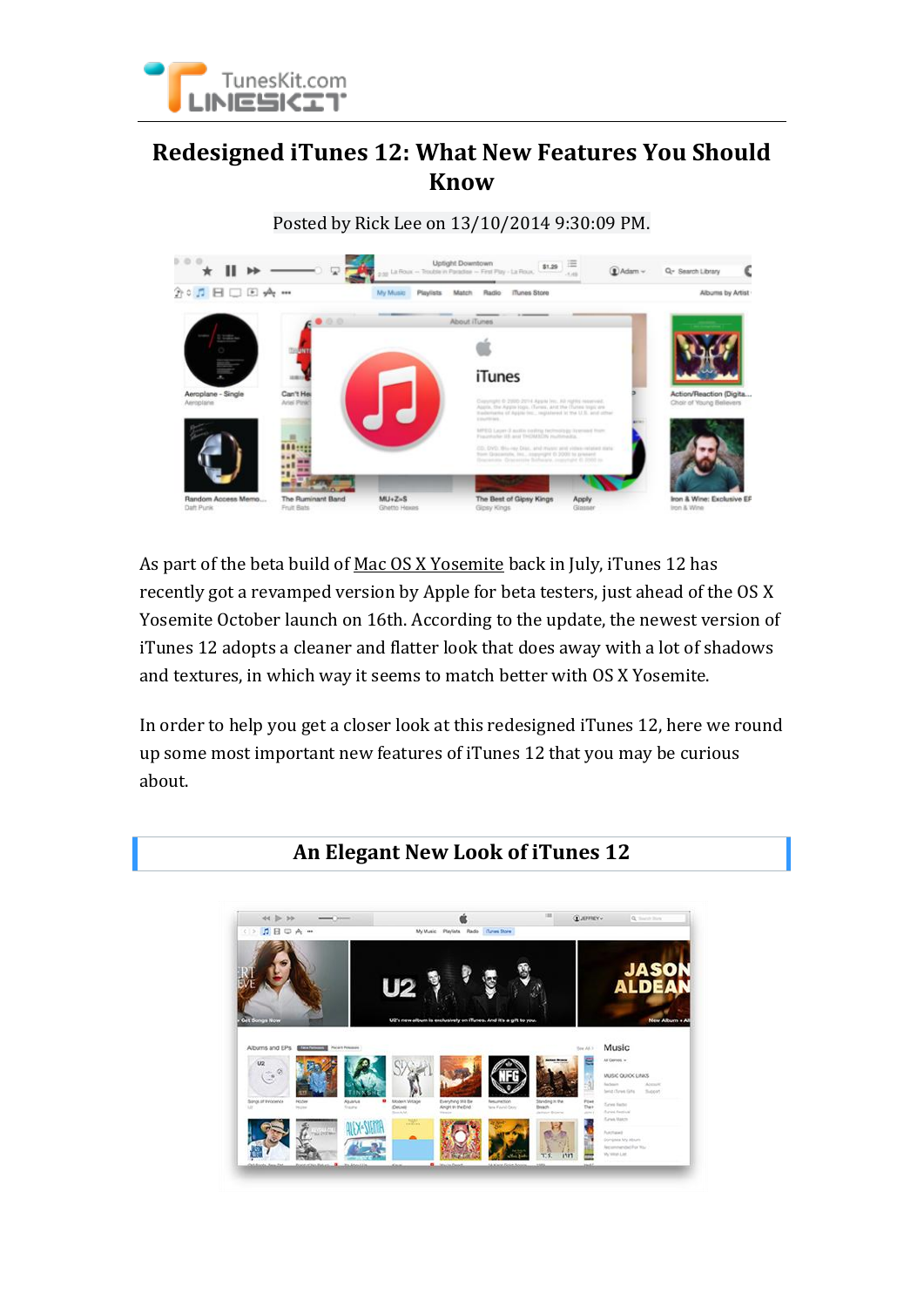

As expected, the revamped storefront brings a new flattened look by taking several design elements from iOS 7. As we can see, the iTunes icon on version 12 has been changed from blue to red, while the card-style layout of featured music, movies, apps and TV shows on the top bar has been replaced with a flatter scrollable banner in iTunes 12.

Currently, all of the flat interface elements can be found in main content page as well as individual movie, TV show, music pages in iTunes 12.



## **New Family Sharing Feature of iTunes 12**

Aside from the new design, another big improvement of iTunes 12 is that Apple has added the new [Family Sharing](http://www.tuneskit.com/reviews/new-family-sharing-in-ios8.html) feature to iTunes 12.

Firstly introduced in June, Family Sharing is a new feature of iOS 8 and OS X Yosemite to share movies, TV shows, songs, apps, etc purchased from iTunes Store with up to six family members. That's to say, if one member of the family buys a movie from iTunes, the whole family can enjoy it on their devices without repurchasing.

**Tips:** If there are more than 6 people in your family you want to share iTunes movie purchases with, you can use [TunesKit iTunes Video Converter](http://www.tuneskit.com/tuneskit-for-mac.html) to remove the DRM protection from iTunes movies and convert the protected movie files to un-DRM MP4 format before sharing the movies with different Apple IDs.

*See Also: [How to Transfer iTunes Movies to Other Apple Accounts](http://www.tuneskit.com/reviews/transfer-itunes-movies-to-another-account.html)*